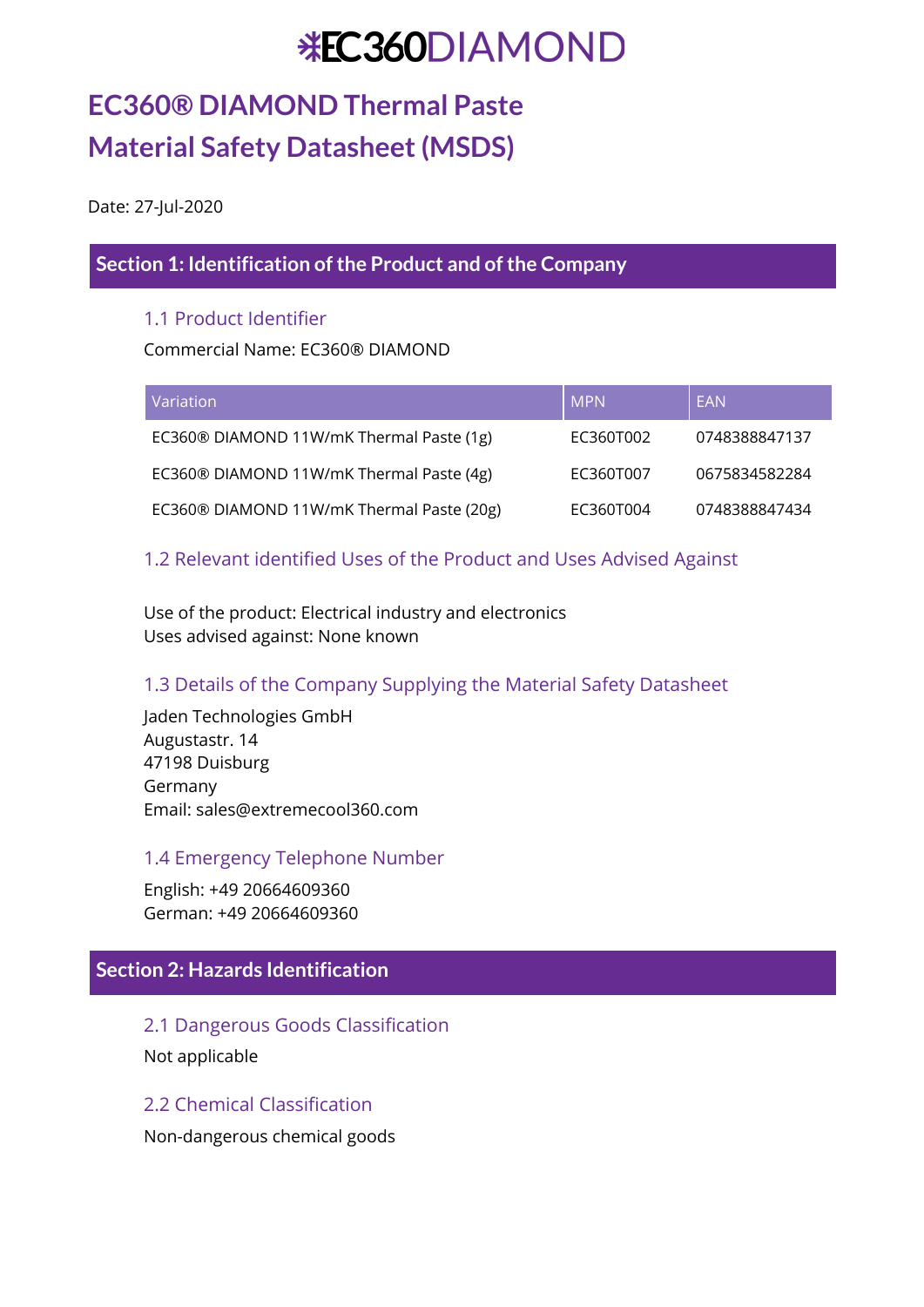### 2.3 Hazard Classification

Dangerous for the environment

Toxic to aquatic organisms, may cause long-term adverse effects in the aquatic environment.

### **Section 3: Composition /Information on Ingredients**

### 3.1 Chemical Characterization

Silicone compound

### 3.2 Ingredients

According to EU Directives 67/548/EEC or 1999/45/EC:

| Name                       | <b>CAS-No</b> | Conc. (% w/w) | Classification                                                     |
|----------------------------|---------------|---------------|--------------------------------------------------------------------|
| Silica powder              | 7440-21-3     | > 23          | Dangerous for the environment                                      |
| Poly<br>(dimethylsiloxane) | 63148-62-9    | < 14          | Toxic to aquatic organisms, may<br>cause long-term adverse effects |
| Graphene                   | 1034343-98-0  | $\leq$ 3      | in the aquatic environment.                                        |
| Aluminium oxide            | 1344-28-1     | > 40          |                                                                    |
| Magnesium oxide            | 1309-48-4     | ~120          |                                                                    |

CLP classifications are based on all current available data including from known international organizations. These classifications are subject to revision as more information becomes available.

### **Section 4: First Aid Measures**

### 4.1 Protection

No special precautions are necessary for first-aiders.

### 4.2 First Aid Measures

| <b>Inhalation:</b>   | Remove to fresh air.<br>Get medical attention if symptoms occur.                  |
|----------------------|-----------------------------------------------------------------------------------|
| <b>Skin contact:</b> | Wash with water and soap.<br>Get medical attention if symptoms occur.             |
| Eye contact:         | Flush eyes with water for 15 minutes.<br>Get medical attention if symptoms occur. |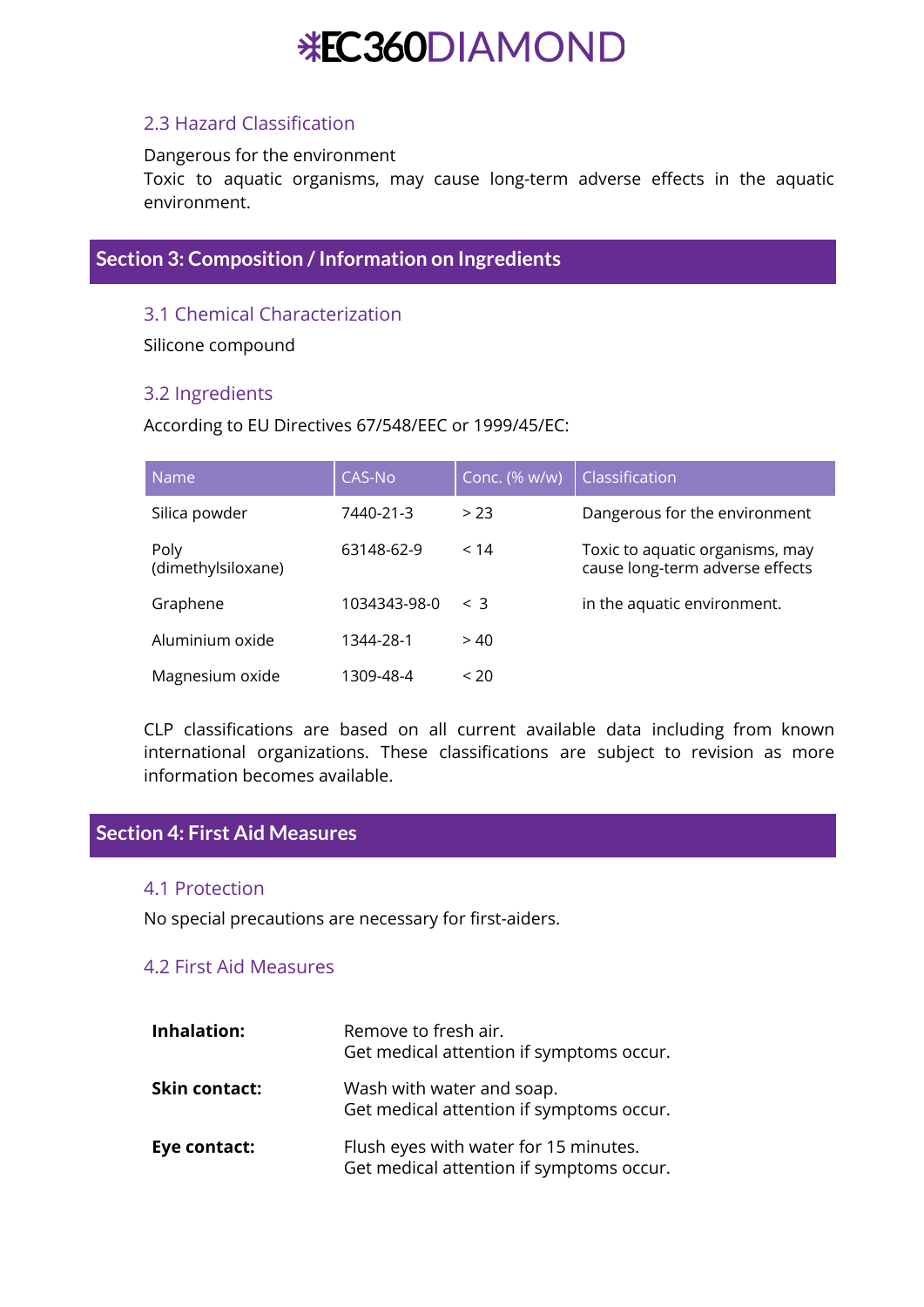**Swallowing:** Do not induce vomiting. Rinse mouth thoroughly with water. Get medical attention.

#### 4.3 Most Important Symptoms and Effects, Both Acute and Delayed

None known

#### 4.4 Indication of Immediate Medical Attention and Special Treatment needed

Treat symptomatically and supportively. For further information contact Jaden Technologies GmbH.

### **Section 5: Firefighting Measures**

#### 5.1 Extinguishing Media

| Suitable extinguishing<br>media:   | Small fires: Water spray, Carbon Dioxide (CO2), Dry<br>Chemical<br>Large fires: Water spray, Alcohol-resistant foam |
|------------------------------------|---------------------------------------------------------------------------------------------------------------------|
| Unsuitable extinguishing<br>media: | None known                                                                                                          |

#### 5.2 Special Hazards Arising from the Product

| <b>Specific hazards during</b>           | Exposure to combustion products may be a hazard to                                                                     |
|------------------------------------------|------------------------------------------------------------------------------------------------------------------------|
| firefighting:                            | health.                                                                                                                |
| <b>Hazardous combustion</b><br>products: | Carbon oxides and traces of incompletely burned<br>carbon compounds<br>Silicon dioxide<br>Metal oxides<br>Formaldehyde |

#### 5.3 Advice for Firefighters

| <b>Special protective</b>                 | Wear self-contained breathing apparatus for                                                                                                                                                                                                                                                                                               |
|-------------------------------------------|-------------------------------------------------------------------------------------------------------------------------------------------------------------------------------------------------------------------------------------------------------------------------------------------------------------------------------------------|
| equipment for firefighters:               | firefighting. Use protective clothing.                                                                                                                                                                                                                                                                                                    |
| <b>Specific extinguishing</b><br>methods: | Use extinguishing measures that are appropriate to<br>local circumstances and surrounding environment.<br>Use water spray to cool unopened containers.<br>Remove undamaged containers from the fire area if it<br>is safe to do so.<br>Determine the need to evacuate or isolate the fire<br>area according to your local emergency plan. |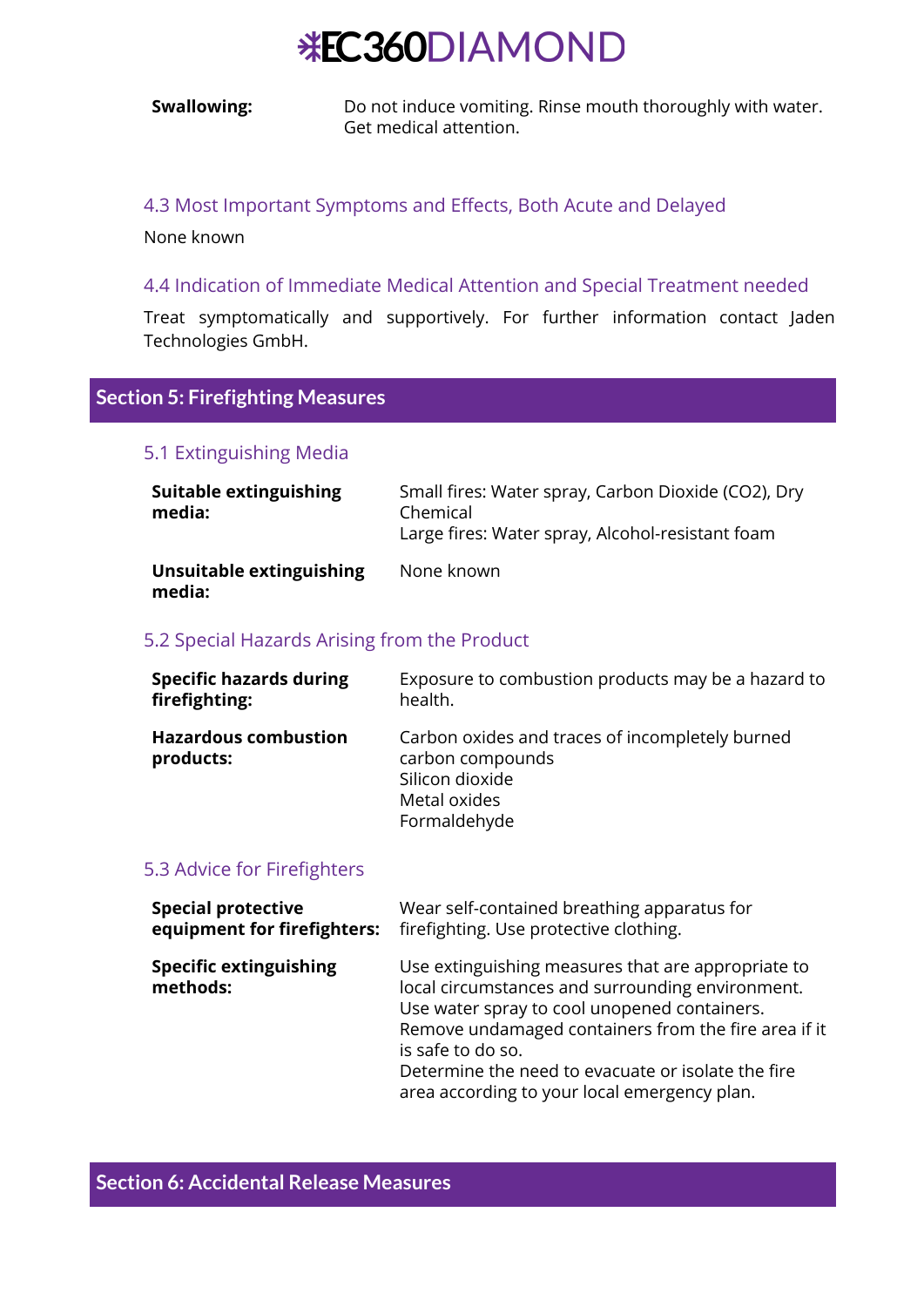### 6.1 Personal Precautions, Protective Equipment and Emergency Procedures

Wear proper protective equipment. Avoid eye contact. Do not swallow.

### 6.2 Environmental Precautions

Prevent from spreading or entering into drains, ditches or rivers by using sand, earth or other appropriate barriers

### 6.3 Methods and Materials for Containment and Cleaning Up

Scrape up and place in a container fitted with a lid. Clean area as appropriate since spilled materials, even in small quantities, produce a slippery surface. Dispose of saturated absorbent or cleaning materials appropriately, since spontaneous heating may occur. Determine and follow applicable laws and regulations for disposal.

### **Section 7: Handling and Storage**

### 7.1 Safe Handling

General ventilation is recommended. Local ventilation is recommended. Avoid eye contact. Do not swallow. Do not breath. Do not empty into drains. Wash hands after handling, especially before eating, drinking and smoking.

### 7.2 Storage

Do not store with oxidizing agents. Storage temperature: - 25 °C to 50 °C

### 7.3 Unsuitable Packaging Materials

None known

### **Section 8: Exposure Controls / Personal Protection**

### 8.1 Control Parameters

| Name:          | CAS-No                   | <b>Exposure Limits</b>                                                                                                                                                                  |
|----------------|--------------------------|-----------------------------------------------------------------------------------------------------------------------------------------------------------------------------------------|
| Treated filler | $\overline{\phantom{0}}$ | Observe zinc oxide limits.<br>OSHA PEL (final rule): TWA 15 mg/m <sup>3</sup> Total dust<br>5 mg/m <sup>3</sup> respirable fraction.<br>ACGIH TLV: TWA 10 mg/m <sup>3</sup> total dust. |

### 8.2 Exposure Controls

**Engineering Controls:** Ventilation: Refer to Section 7.1.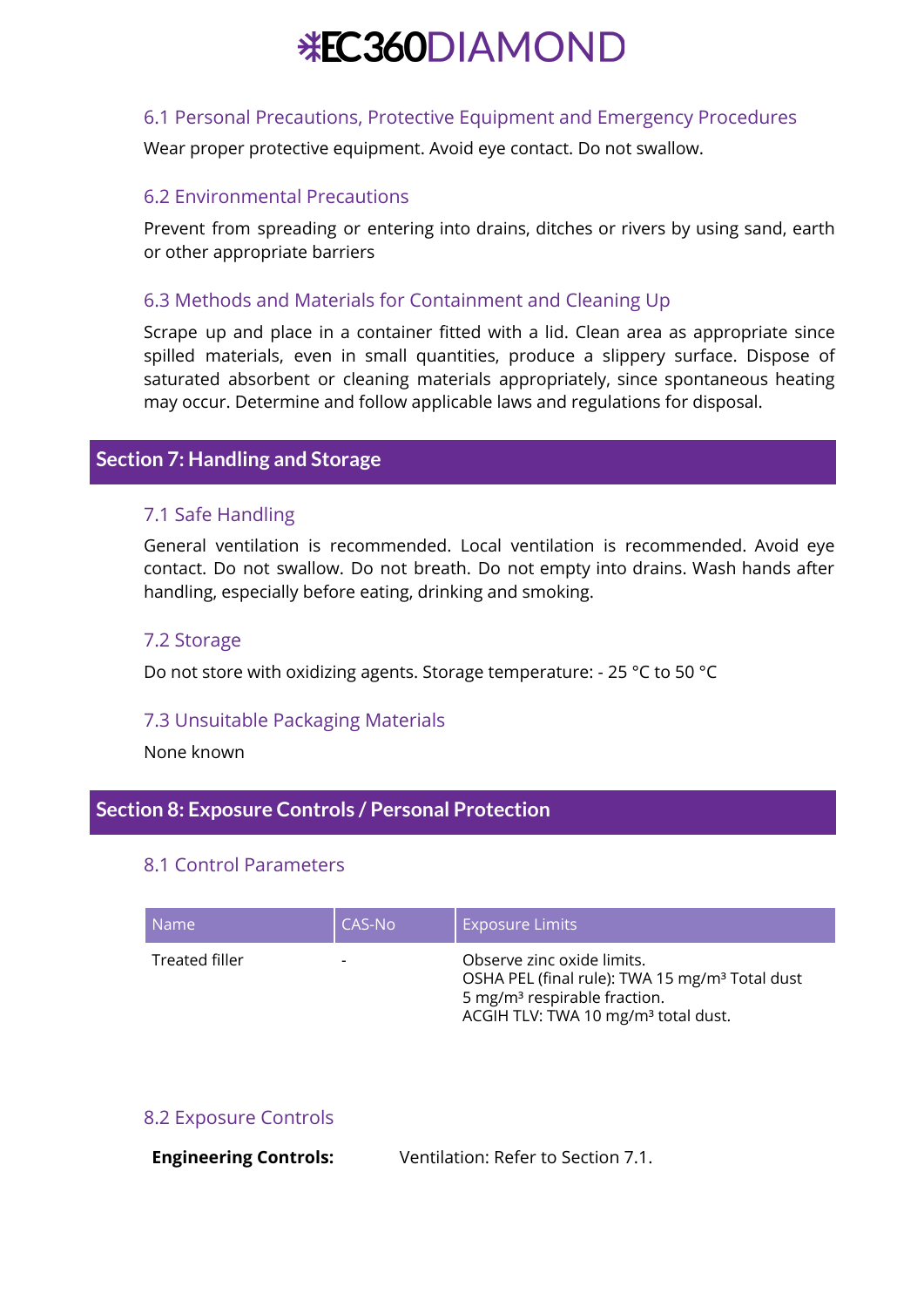### **Personal protection equipment**

| <b>Respiratory protection:</b>             | Suitable respiratory protection should be worn if the<br>product is used in large quantities, confined spaces<br>or in other circumstances if the OEL may be<br>exceeded. Depending on the working conditions,<br>wear a respiratory mask with a filter(s) A or use a<br>self-contained respirator. The choice of filter depends<br>on the amount of chemical being handled in the<br>place of work. Contact your respiratory protection<br>supplier regarding filter characteristics. |
|--------------------------------------------|----------------------------------------------------------------------------------------------------------------------------------------------------------------------------------------------------------------------------------------------------------------------------------------------------------------------------------------------------------------------------------------------------------------------------------------------------------------------------------------|
| <b>Hand protection:</b>                    | Gloves are normally not required.                                                                                                                                                                                                                                                                                                                                                                                                                                                      |
| Eye / face protection:                     | Use safety glasses.                                                                                                                                                                                                                                                                                                                                                                                                                                                                    |
| <b>Skin protection:</b>                    | Protective equipment is not normally required.                                                                                                                                                                                                                                                                                                                                                                                                                                         |
| <b>Hygiene measures:</b>                   | Exercise good industrial hygiene practice. Wash<br>hands after handling, especially before eating,<br>drinking and smoking.                                                                                                                                                                                                                                                                                                                                                            |
| <b>Additional information:</b>             | These precautions are for room temperature<br>handling. Use at elevated temperature or aerosol /<br>spray applications may require additional<br>precautions.                                                                                                                                                                                                                                                                                                                          |
| <b>Environmental exposure</b><br>controls: | Refer to Section 6 and Section 12.                                                                                                                                                                                                                                                                                                                                                                                                                                                     |

## **Section 9: Physical and Chemical Properties**

| <b>Physical form:</b>        | Grease                     |
|------------------------------|----------------------------|
| Color:                       | grey                       |
| Odor:                        | None                       |
| <b>Acidity:</b>              | Use safety glasses.        |
| <b>Flash point:</b>          | > 304 °C (Seta Closed Cup) |
| <b>Explosive properties:</b> | No                         |
| <b>Specific gravity:</b>     | $3.2$ g/cm <sup>3</sup>    |
| <b>Oxidizing properties:</b> | No                         |

# **Section 10: Stability and Reactivity**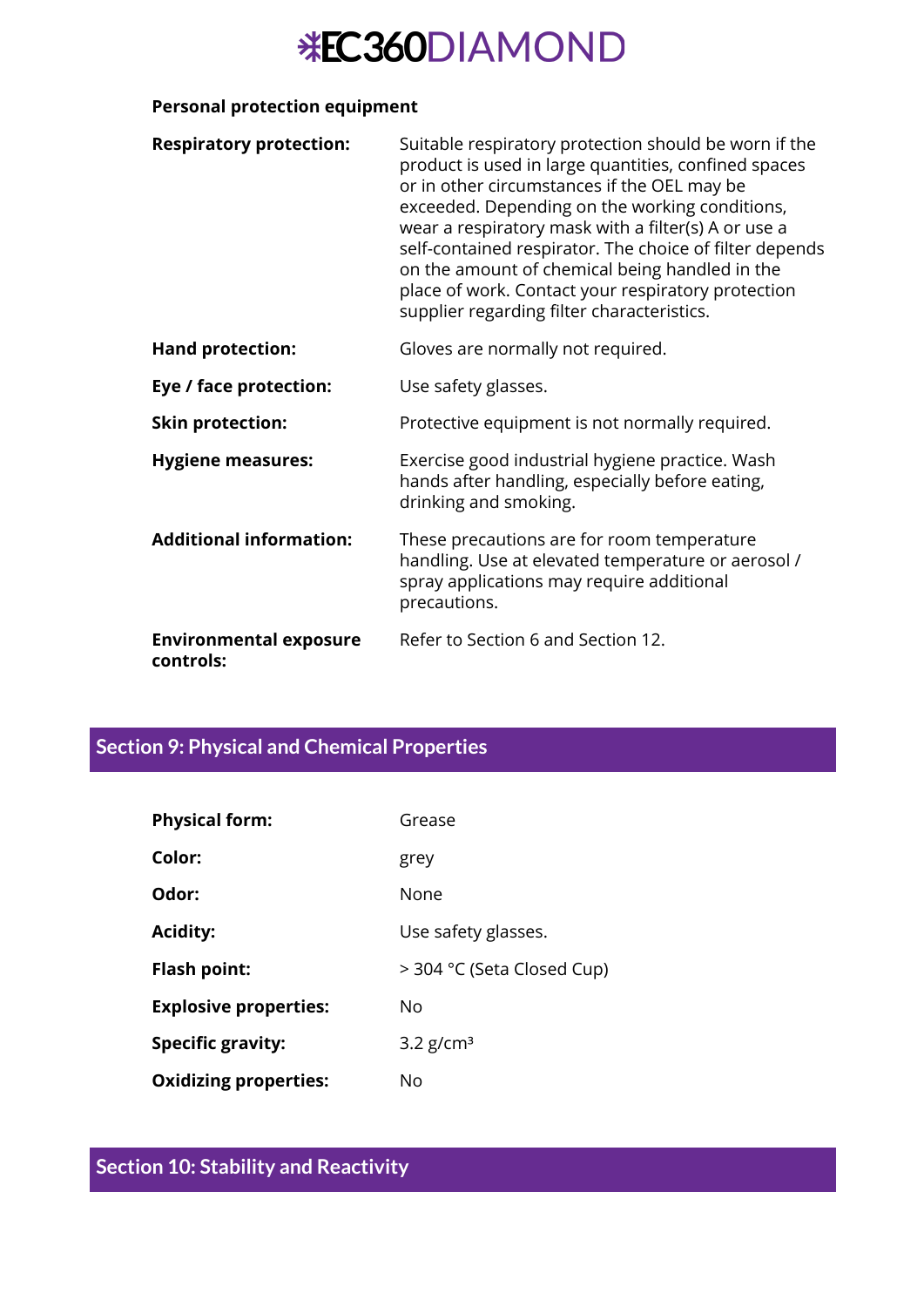### 10.1 Reactivity

None known.

### 10.2 Stability

Stable under normal usage conditions.

### 10.3 Possibility of Hazardous Polymerization

Hazardous polymerization will not occur.

### 10.4 Conditions to Avoid

None known.

10.5 Materials to Avoid

Can react with strong oxidizing agents.

### 10.6 Hazardous Decomposition Products

Carbon oxides and traces of incompletely burned carbon compounds, silicon dioxide, metal oxides, formaldehyde.

### **Section 11: Toxicological Information**

### 11.1 Acute Toxicity

| Inhalation:          | No significant effects expected from a single short-term<br>exposure     |
|----------------------|--------------------------------------------------------------------------|
| Eye contact:         | Direct contact may cause temporary discomfort.                           |
| <b>Skin contact:</b> | No significant irritation expected from a single short-term<br>exposure. |
| Ingestion:           | Low ingestion hazard in normal use.                                      |

### 11.2 Chronic Toxicity

| Inhalation:          | No known applicable information.                                               |
|----------------------|--------------------------------------------------------------------------------|
| <b>Skin contact:</b> | Repeated or prolonged exposure may cause irritation.                           |
| Ingestion:           | Repeated ingestion or swallowing large amounts may cause<br>internal injuries. |

### 11.3 Other Health Effects

| <b>Inhalation:</b> | Inhalation of fumes may result in metal fume fever, a flu-like |
|--------------------|----------------------------------------------------------------|
|                    | illness with symptoms of metallic taste, fever and chills,     |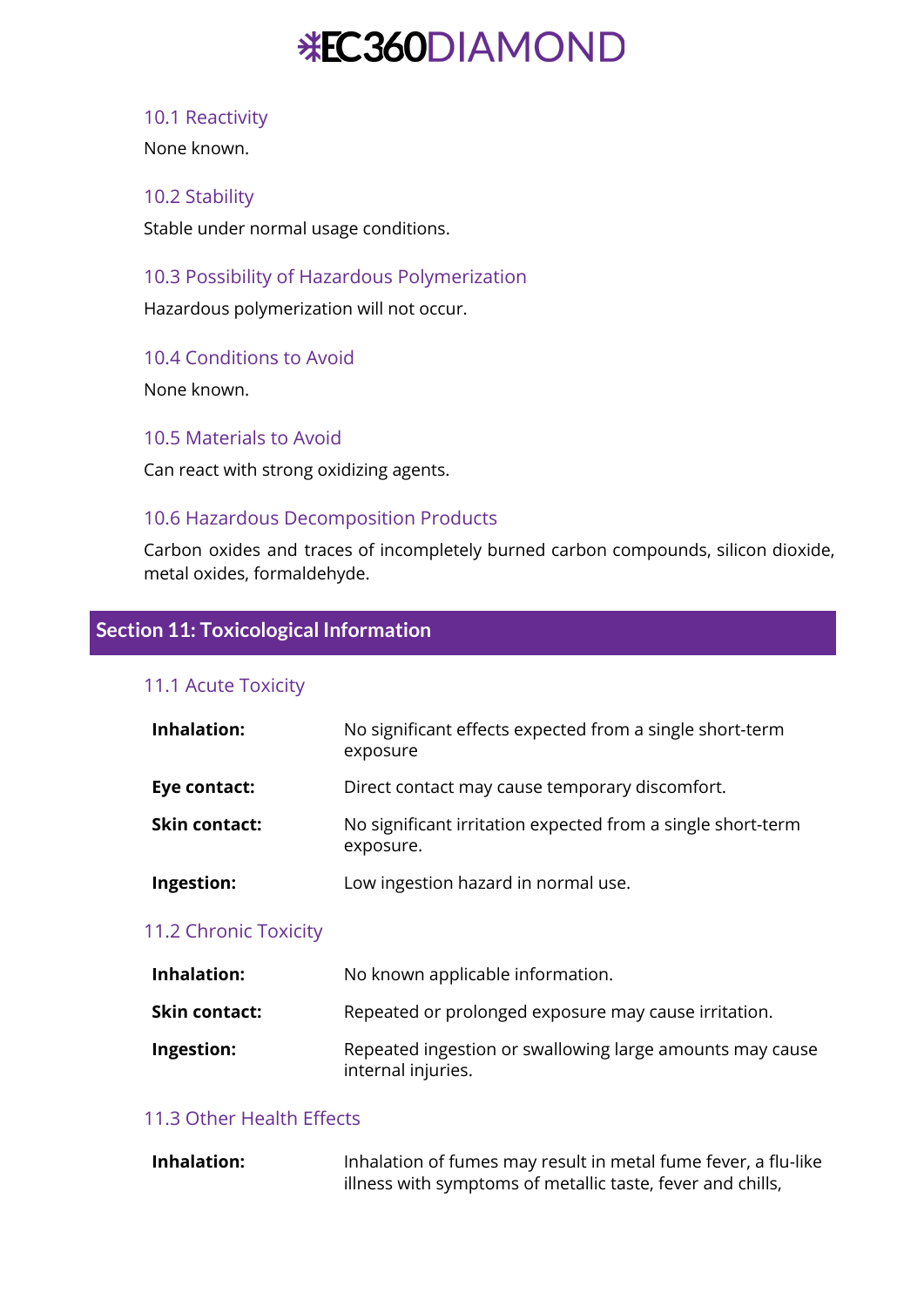aches, chest tightness, and cough.

| Sensitizing:         | None known. |
|----------------------|-------------|
| Mutagenic:           | None known. |
| <b>Reproductive:</b> | None known. |
| Carcinogenic:        | None known. |

The above listed potential effects of overexposure are based on actual data, the results of studies performed upon similar compositions, component data, and / or expert reviews of the products.

### **Section 12: Ecological Information**

### 12.1 Ecotoxicity Effects

Toxic to aquatic organisms and may cause long-term adverse effects in the aquatic environment. However, due to the physical form and water-insolubility of the product the bioavailability is negligible.

### 12.2 Persistence and Degradability

Solid material, insoluble in water. No adverse effects are predicted.

### 12.3 Release to Waters

No adverse effects on bacteria are predicted.

### **Section 13: Disposal Considerations**

### 13.1 Product Disposal

This material must be disposed of as hazardous waste

### 13.2 Packaging Disposal

Dispose of in accordance with local regulations.

### 13.3 Disposal information

According to the European Waste Catalogue, waste codes are application specific and not related to specific products. Waste codes should be assigned by the user, preferably in dialog with the waste disposal authorities.

### **Section 14: Transport Information**

14.1 Road / Rail Not subject to ADR / RID.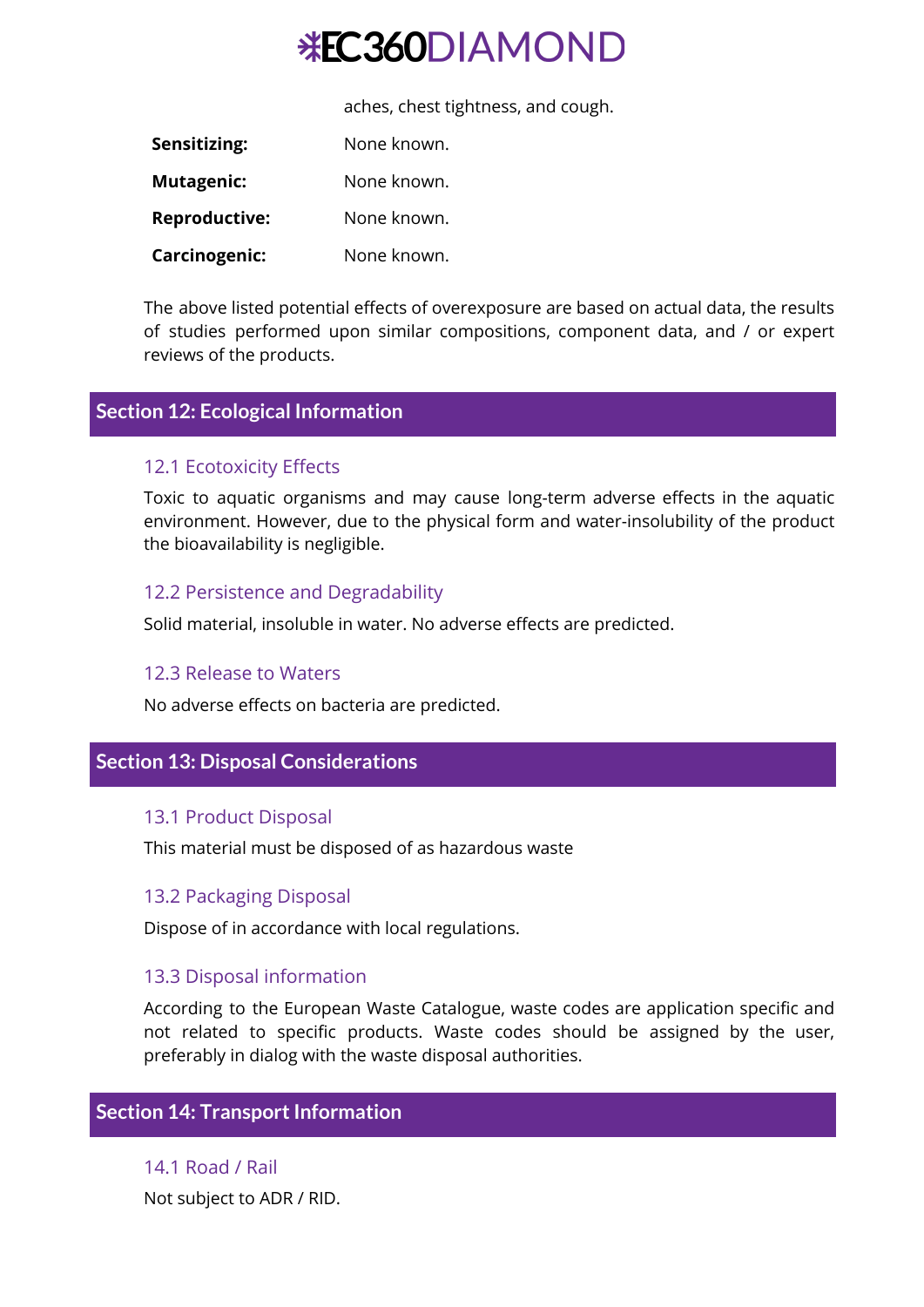#### 14.2 Sea transport

Not subject to IMDG code. With regard to transport the International Maritime Dangerous Goods (IMDG) Code (2016 Edition) is cited and considered.

### 14.3 Air transport

Not subject to IATA / ICAO regulations. With regard to transport the International Air Transport Association(IATA) Dangerous Goods Regulations (60th Edition, 2019) and the International Civil Aviation Organization (ICAO) Technical Instructions (2011-2012 Edition) are cited and considered.

### 14.4 Additional Information

Our products are properly classified, described, packaged, marked, labeled and are in proper condition for transportation according to all the applicable international and national governmental regulations, not limited to the above mentioned. We further certify that the enclosed products have been tested and fulfilled the requirements and conditions in CE and RoHS that can be treated as "Non-Dangerous Goods".

### **Section 15: Regulatory Information**

|         |  | 15.1 Safety, Health and Environmental Regulations / Legislation Specific for the |  |  |
|---------|--|----------------------------------------------------------------------------------|--|--|
| Product |  |                                                                                  |  |  |

| <b>IECSC:</b>  | All ingredients listed or exempt.                                                                                                    |
|----------------|--------------------------------------------------------------------------------------------------------------------------------------|
| <b>EINECS:</b> | Not determined.                                                                                                                      |
| MITI:          | Consult Jaden Technologies GmbH.                                                                                                     |
| <b>KECL:</b>   | One or more ingredients are not listed or exempt or<br>identified.                                                                   |
| <b>PICCS:</b>  | One or more ingredients are not listed or exempt.                                                                                    |
| TSCA:          | All chemical substances in this material are included on or<br>exempted from listing on the TSCA Inventory of Chemical<br>Substances |
| AICS:          | One or more ingredients are not listed or exempt.                                                                                    |

### **Section 16: Other Information**

This information is offered in good faith as typical values and not as a product specification. No warranty, expressed or implied, is hereby made. The recommended industrial hygiene and safe handling procedures are believed to be generally applicable. Jaden Technologies GmbH shall not be held responsible for any defect in the product covered by this Material Safety Data Sheet, should the existence of such a